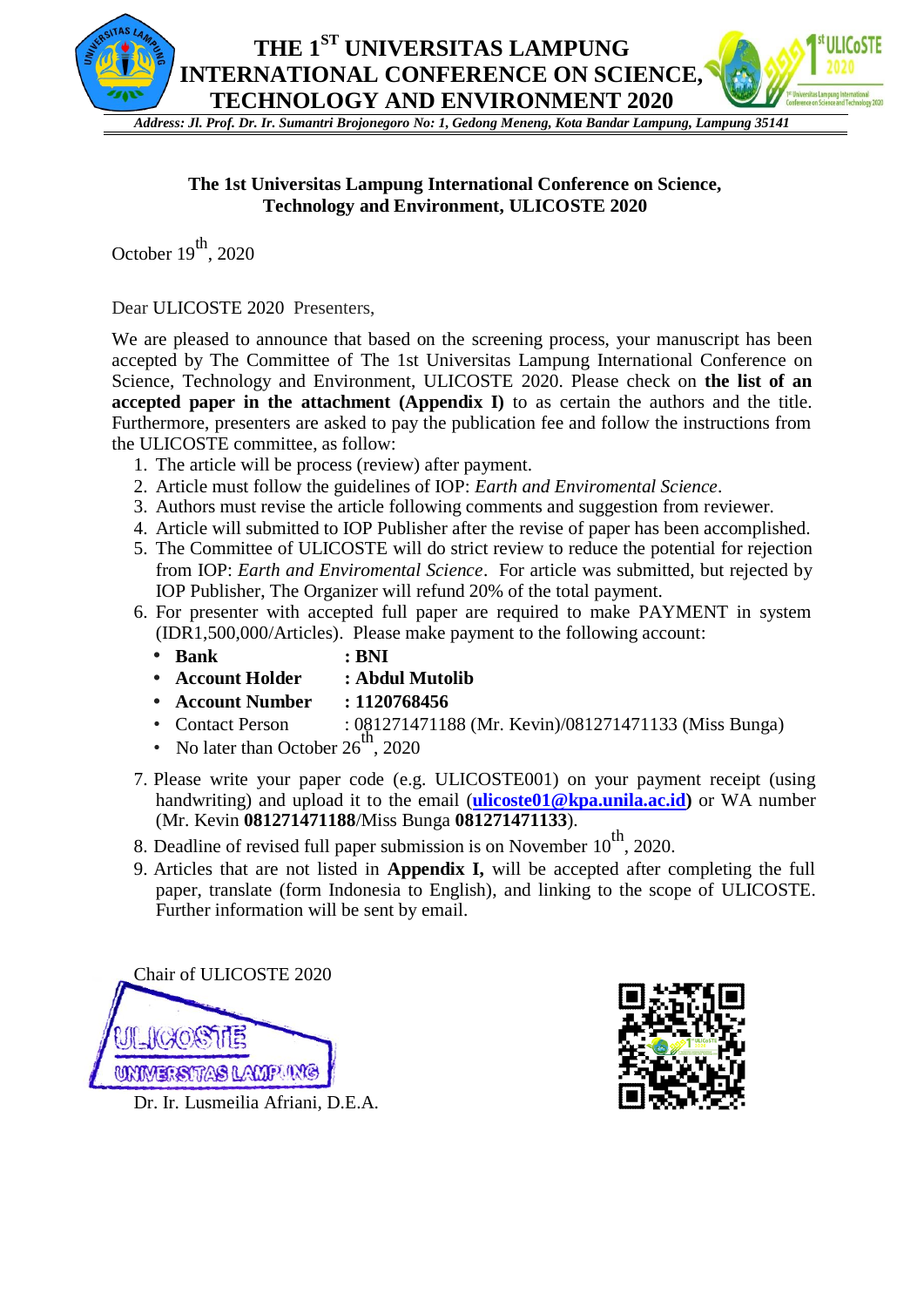## **Appendix 1 THE LIST OF ACCEPTED FULL PAPER FOR ULICOSTE 2020 (First Session)**

| N <sub>o</sub> | <b>CODE OF</b><br><b>ARTICLE</b> | <b>AUTHORS</b>                                                                      | <b>AFFILIATION</b>                                                                    | <b>TITLE</b>                                                                                                                                      | <b>DECISION</b>           |
|----------------|----------------------------------|-------------------------------------------------------------------------------------|---------------------------------------------------------------------------------------|---------------------------------------------------------------------------------------------------------------------------------------------------|---------------------------|
|                | ULICOSTE001                      | Fajri Mulya Iresha, Kasam,<br>Dony Hermansyah, Rofiqul<br>Umam, and Ali Rahmat      | Islamic University of Indonesia<br>University of Lampung<br>Kwansei Gakuin University | Quality of Compost by vermicomposting<br>process on food waste media                                                                              | Accepted with<br>Revision |
| $\overline{2}$ | ULICOSTE006                      | M Rizky Febriansyah, Liska<br>Mutiara Septiana, Supriatin<br>and Abdul Kadir Salam  | University of Lampung                                                                 | The Patterns of Lead and Copper<br>Distributions in the Vicinity of Heavy Metal<br>Sources in Lampung, the Southern Part of<br>Sumatra, Indonesia | Accepted with<br>Revision |
| 3              | ULICOSTE007                      | IGAO. Mahagangga, IP.<br>Anom, IB. Suryawan, T.<br>Koesbardiati, IGAA.<br>Wulandari | University of Udayana<br>University of Airlangga<br>University of Warmadewa           | Traditional Myth and Sustainable<br>Development (A Qualitative Approach to<br><b>Balinese Tourism)</b>                                            | Accepted with<br>Revision |
| $\overline{4}$ | ULICOSTE008                      | Arifah, D Salman, A Yassi,<br>and EB Demmallino                                     | Hasanuddin University<br>Pangkep State of Polytehenic of<br>Agriculture               | Farmer's perception of climate change and<br>the impacts on livelihood in South Sulawesi                                                          | Accepted with<br>Revision |
| 5              | ULICOSTE009                      | Abdul Mutolib, Ali Rahmat,<br>Helvi Yanfika                                         | University of Lampung                                                                 | Income Analysis, Knowledge and Impact of<br>Climate Change on Fishermen Household in<br>Limau District, Tanggamus Regency                         | Accepted with<br>Revision |
| 6              | ULICOSTE011                      | MFR Hasan, CD Fransiska,<br>D A Suaidi, H Wisodo and N<br>Martina                   | Politeknik Negeri Jakarta<br><b>State University of Malang</b>                        | Identification of sea water intrusion using<br>geoelectrical resistivity method at the Goa<br>Cina Beach Malang, Indonesia                        | Accepted with<br>Revision |
|                | ULICOSTE013                      | Lis M.Yapanto, Dahniar Th.<br>Musa, Citra Panigoro,<br>Sutianto Pratama Suherman    | State University of Gorontalo<br>Tanjungpura University                               | The alternative income of coastal<br>communities (Case study in Bone Bolango<br>District, Gorontalo Province, Indonesia)                          | Accepted with<br>Revision |
| 8              | ULICOSTE016                      | Fairuz Iqbal Maulana, Febby<br>Chandra Pratama                                      | <b>Bina Nusantara University</b>                                                      | The Sustainable Development Goals (SDGs)<br>in Boon Pring Tourism Village Turen Malang                                                            | Accepted with<br>Revision |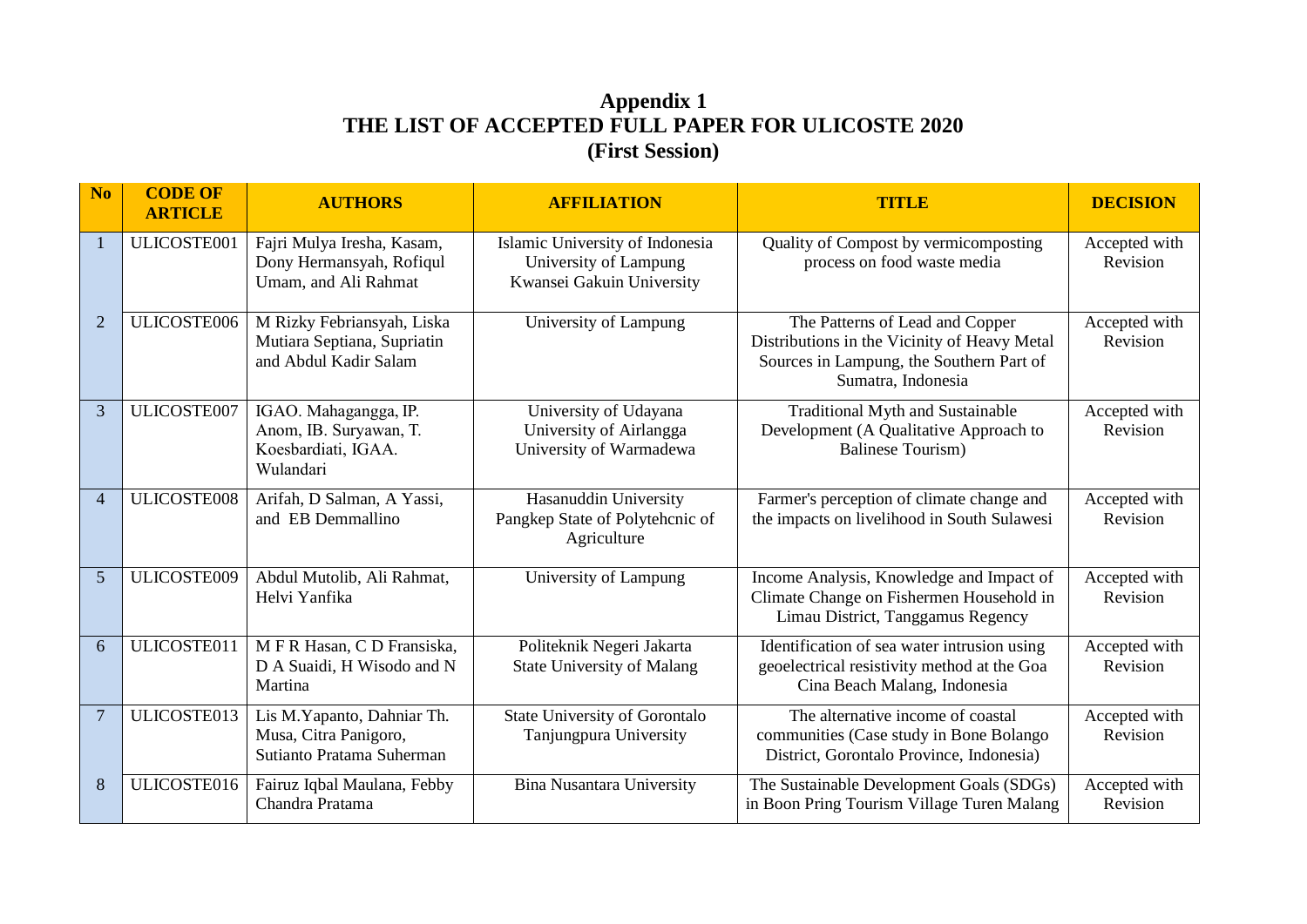| N <sub>o</sub> | <b>CODE OF</b><br><b>ARTICLE</b> | <b>AUTHORS</b>                                                                | <b>AFFILIATION</b>                                                                                                                                    | <b>TITLE</b>                                                                                                                                                                     | <b>DECISION</b>           |
|----------------|----------------------------------|-------------------------------------------------------------------------------|-------------------------------------------------------------------------------------------------------------------------------------------------------|----------------------------------------------------------------------------------------------------------------------------------------------------------------------------------|---------------------------|
|                |                                  |                                                                               |                                                                                                                                                       | with SWOT Methode                                                                                                                                                                |                           |
| 9              | ULICOSTE017                      | R A D Widyatuti, A Rahmat,<br>M K Zaki, B Prasetyo, and<br>FM Iresha          | University of Lampung<br>Gifu University<br><b>UIN</b> Raden Intan Lampung<br>Universitas Islam Indonesia                                             | Chemical content of waste composting by<br>black soldier fly (Hermetia illucens)                                                                                                 | Accepted with<br>Revision |
| 10             | ULICOSTE018                      | A Rahmat, W S Ramadhani,<br>D Prasetyo, S N Aini, A<br>Mutolib, and H Yanfika | University of Lampung                                                                                                                                 | The composition of micro nutrients and toxic<br>elements in agricultural waste compost uses<br>black soldier fly larvae (Hermetia illucens)                                      | Accepted with<br>Revision |
| 11             | ULICOSTE020                      | A Aswandi and C R<br>Kholibrina                                               | <b>Environment and Forestry Research</b><br>Development and Innovation<br>Institute of Aek Nauli, North<br>Sumatra                                    | New insights into Sumatran camphor<br>(Dryobalanops aromatica Gaertn)<br>management and conservation in western<br>coast Sumatra, Indonesia                                      | Accepted with<br>Revision |
| 12             | ULICOSTE021                      | N Martina, Rinawati, MFR<br>Hasan, Y Setiawan and E<br>Yanuarini              | Politeknik Negeri Jakarta                                                                                                                             | Analysis of the use of rubber waste to<br>improve the performance of the asphalt<br>concrete mixture against roob floods                                                         | Accepted with<br>Revision |
| 13             | ULICOSTE023                      | Habib Burrahman and Nia<br>Klaudia Ginting                                    | Sekolah Tinggi Meteorologi<br>Klimatologi Geofisika                                                                                                   | Study of the Influence of Cempaka Tropical<br>Cyclone on the height of Sea Waves in the<br>South Java Sea using the Deft 3D<br>Application                                       | Accepted with<br>Revision |
| 14             | ULICOSTE024                      | T Atmoko, A Mardiastuti, M<br>Bismark, L B Prasetyo, and E<br>Iskandar        | <b>Institute for Natural Resources</b><br><b>Conservation Technology</b><br><b>IPB</b> University<br><b>Forest Research and Development</b><br>Center | The land cover and type of proboscis monkey<br>habitat in Berau Delta, East Kalimantan                                                                                           | Accepted with<br>Revision |
| 15             | ULICOSTE026                      | P D Kasi, E P Tenriawaru, S<br>Cambaba, and B Triana                          | Universitas Cokroaminoto Palopo<br>Brawijaya University                                                                                               | The abundance and diversity of<br>Basidiomycetes fungi in sago bark waste                                                                                                        | Accepted with<br>Revision |
| 16             | ULICOSTE027                      | Netty Herawati, Lina Sunyata,<br>and Adityo Darmawan<br>Sudagung              | Universitas Tanjungpura                                                                                                                               | Communication Model of Musyawarah and<br>Role of Traditional Leaders in Building<br>Public Acceptance to Support Nuclear<br>Powerplant Development Plan at<br>Bengkayang Regency | Accepted with<br>Revision |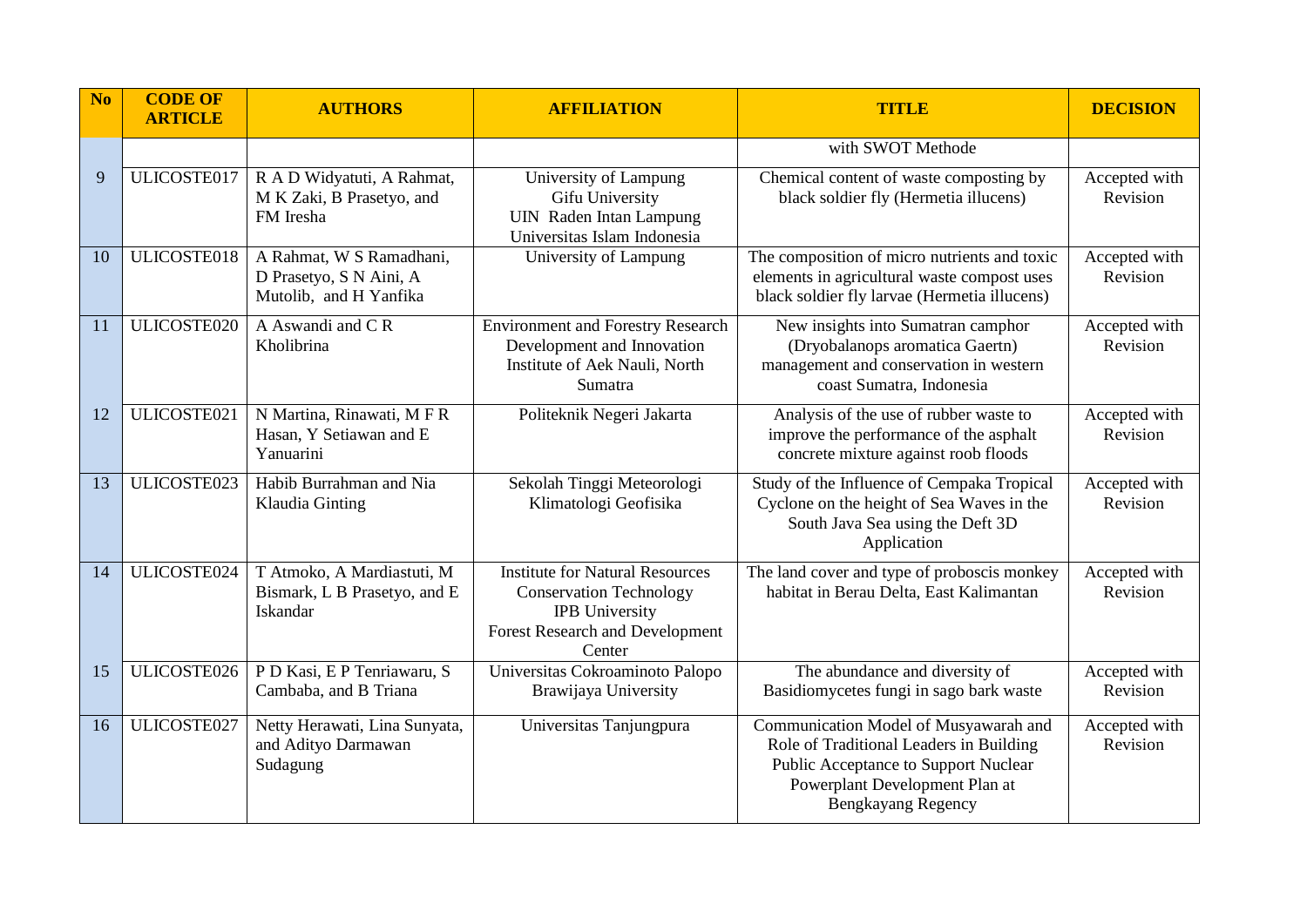| N <sub>o</sub> | <b>CODE OF</b><br><b>ARTICLE</b> | <b>AUTHORS</b>                                                                                                                                                                   | <b>AFFILIATION</b>                                                                                                     | <b>TITLE</b>                                                                                                                                                                                                                           | <b>DECISION</b>           |
|----------------|----------------------------------|----------------------------------------------------------------------------------------------------------------------------------------------------------------------------------|------------------------------------------------------------------------------------------------------------------------|----------------------------------------------------------------------------------------------------------------------------------------------------------------------------------------------------------------------------------------|---------------------------|
| 17             | ULICOSTE028                      | Mizu Istianto dan Deni<br>Emilda                                                                                                                                                 | <b>Indonesian Tropical Fruit Research</b><br>Institute                                                                 | The Potency of Citronella Oil and Clove Oil<br>for Pest and Disease Control in Tropical Fruit<br>Plants                                                                                                                                | Accepted with<br>Revision |
| 18             | ULICOSTE029                      | Jalu Tejo Nugroho, Desy<br>Nurfitriani, Suwarsono,<br>Atriyon Julzarika, Galdita<br>Aruba Chulafak, Argo Galih<br>Suhadha, Rudi Budi Agung,<br>Johannes Manalu and Sri<br>Harini | Indonesian National Institute of<br>Aeronautics and Space<br>Gajah Mada University<br>Sumatera Institute of Technology | Rainfall anomalies assessment during<br>drought episodes of 2015 in Indonesia using<br><b>CHIRPS</b> Data                                                                                                                              | Accepted with<br>Revision |
| 19             | ULICOSTE030                      | M R Nugraha and A<br>Adriansyah                                                                                                                                                  | Universitas Mercu Buana                                                                                                | Optimization of Sensor Model for Solar<br>Radiation Measurement with Shading Device                                                                                                                                                    | Accepted with<br>Revision |
| 20             | ULICOSTE031                      | Kustiyo, Rokhmatuloh, Adhi<br>Harmoko Saputro, Dony<br>Kushardono                                                                                                                | University of Indonesia<br>National Institute of Aeronautics<br>and Space (LAPAN)                                      | Speckle Noise Reduction of Sentinel-1 SAR<br>Data using Fast Fourier Transform Temporal<br>Filtering to Monitor Paddy Field Area                                                                                                       | Accepted with<br>Revision |
| 21             | ULICOSTE032                      | Samsul Bakri, Karomani, and<br>Abdul Firman Ashaf                                                                                                                                | University of Lampung                                                                                                  | The Role of Extention Participation on Risk<br>Taking Behavior of Local Elites and the<br>Coffee Agroforestry Farmer'S Income: Study<br>at Social Forest Community on Batutegi<br>Forest Mangement Unit-Lampung Province-<br>Indonesia | Accepted with<br>Revision |
| 22             | ULICOSTE033                      | Messalina L Salampessy, I G<br>Febryano, D Zulfiani,<br>I.G.A.Manik.Widhyastini                                                                                                  | University of Nusa Bangsa<br>University of Lampung<br>University of Mulawarman                                         | Public Perception on the Utilization<br>of Cisadane's Watershed Natural Resources                                                                                                                                                      | Accepted with<br>Revision |
| 23             | ULICOSTE035                      | Winih Sekaringtyas<br>Ramadhani, Soemarno, Ali<br>Rahmat, Priyo Cahyono                                                                                                          | University of Lampung<br>Brawijaya University<br>PT. Great Giant Pineapple                                             | Improvement of Ultisol Soil Fertility under<br>Pineapple Plantation Using Banana<br>Cavendish rotation in Central Lampung,<br>Indonesia                                                                                                | Accepted with<br>Revision |
| 24             | ULICOSTE036                      | A Hamni, A Y T Panuju, and<br>D A S Ambarwati                                                                                                                                    | University of Lampung                                                                                                  | Understanding Consumers' Behavior for<br><b>Improving Sustainability Through Product</b><br>Design – A Study Case of Combustion                                                                                                        | Accepted with<br>Revision |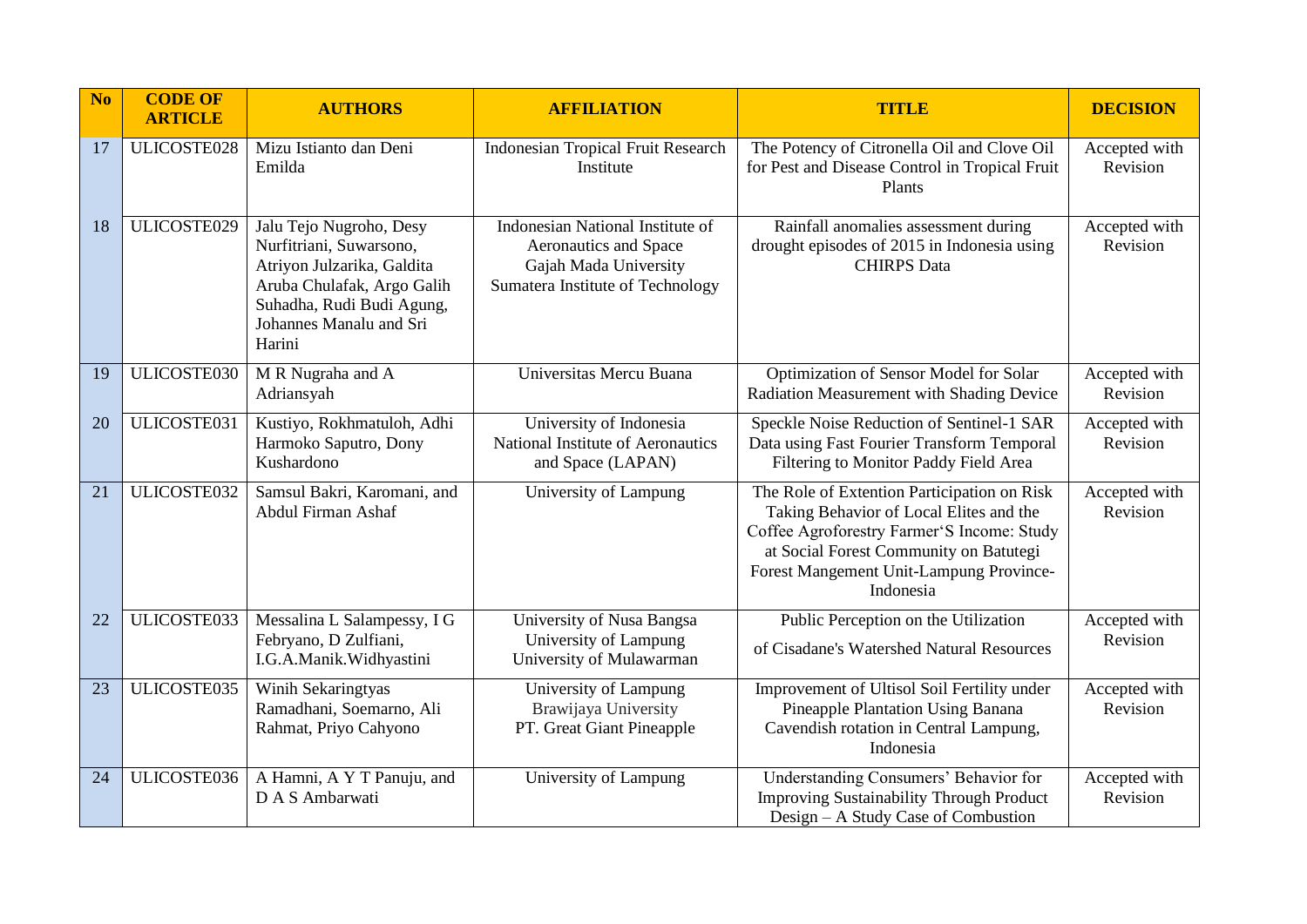| N <sub>o</sub> | <b>CODE OF</b><br><b>ARTICLE</b> | <b>AUTHORS</b>                                                                              | <b>AFFILIATION</b>                                                                                   | <b>TITLE</b>                                                                                                                                    | <b>DECISION</b>           |
|----------------|----------------------------------|---------------------------------------------------------------------------------------------|------------------------------------------------------------------------------------------------------|-------------------------------------------------------------------------------------------------------------------------------------------------|---------------------------|
|                |                                  |                                                                                             |                                                                                                      | Engine Based Vehicles Usage in Indonesia                                                                                                        |                           |
| 25             | ULICOSTE037                      | R J Lahay and S Koem                                                                        | Universitas Negeri Gorontalo                                                                         | Implementation of Google Earth Engine in<br>Automatic Detection of Changes in Limboto<br>Lake Inundation                                        | Accepted with<br>Revision |
| 26             | ULICOSTE040                      | Novika Ayu Eko<br>Kusumastuty, Tumiar<br>Katarina Manik, and Paul<br>Benyamin Timotiwu      | Indonesian Agency for<br>Meteorology, Climatology and<br>Geophisics<br>University of Lampung         | Identification of Temperature and Rainfall<br>Pattern in Bandar Lampung and the 2020 -<br>2049 Projection                                       | Accepted with<br>Revision |
| 27             | ULICOSTE041                      | Murniati K, W A Zakaria, T<br>Endaryanto, and L S M Indah                                   | University of Lampung                                                                                | Analysis of production efficiency and income<br>to support sustainability of cassava farming<br>in Lampung Tengah District, Lampung<br>Province | Accepted with<br>Revision |
| 28             | ULICOSTE042                      | Muhammad Abdul Qirom                                                                        | Banjarbaru Environmental and<br><b>Forestry Research Development</b><br>Institute                    | The impact of land covers on carbon stock<br>potential in South Kalimantan                                                                      | Accepted with<br>Revision |
| 29             | ULICOSTE043                      | Catur Rakhmad Handoko and<br>Mukhtasor                                                      | Sepuluh Nopember Institute of<br>Technology (ITS)                                                    | Power Take-off Technology in Wave Energy<br>Converter Systems: State of The Art                                                                 | Accepted with<br>Revision |
| 30             | ULICOSTE044                      | Retno Yunilawati, Windri<br>Handayani, Agustina Arianita<br>Cahyaningtyas and Cuk<br>Imawan | Universitas Indonesia<br>Badan Penelitian dan<br>Pengembangan Industri,<br>Kementerian Perindustrian | Peppermint oil loaded on recycled paper as<br>an antibacterial label for shrimp                                                                 | Accepted with<br>Revision |
| 31             | ULICOSTE045                      | Nambi Anasta, FX Arinto<br>Setyawan, and Helmy<br>Fitriawan                                 | Universitas Lampung                                                                                  | Disease detection in banana trees using an<br>image processing-based thermal camera                                                             | Accepted with<br>Revision |
| 32             | ULICOSTE046                      | M.M. Mutiara, E Rachmawati<br>and A. Sunkar                                                 | <b>IPB</b> University                                                                                | <b>Effectivity Assessment of Interpretive Signs</b><br>for Biodiversity Conservation                                                            | Accepted with<br>Revision |
| 33             | ULICOSTE047                      | Hamdan A. Adinugraha, D.<br>Setiadi, H. B. Santoso, and<br>N.K. Kartikawati                 | Balai Besar Penelitian dan<br>Pengembangan Bioteknologi dan<br>Pemuliaan Tanaman Hutan               | Growth Performance and Fruiting of<br><b>Breadfruit Clonal Plantation</b><br>at Vertic Soil Area in Gunungkidul,                                | Accepted with<br>Revision |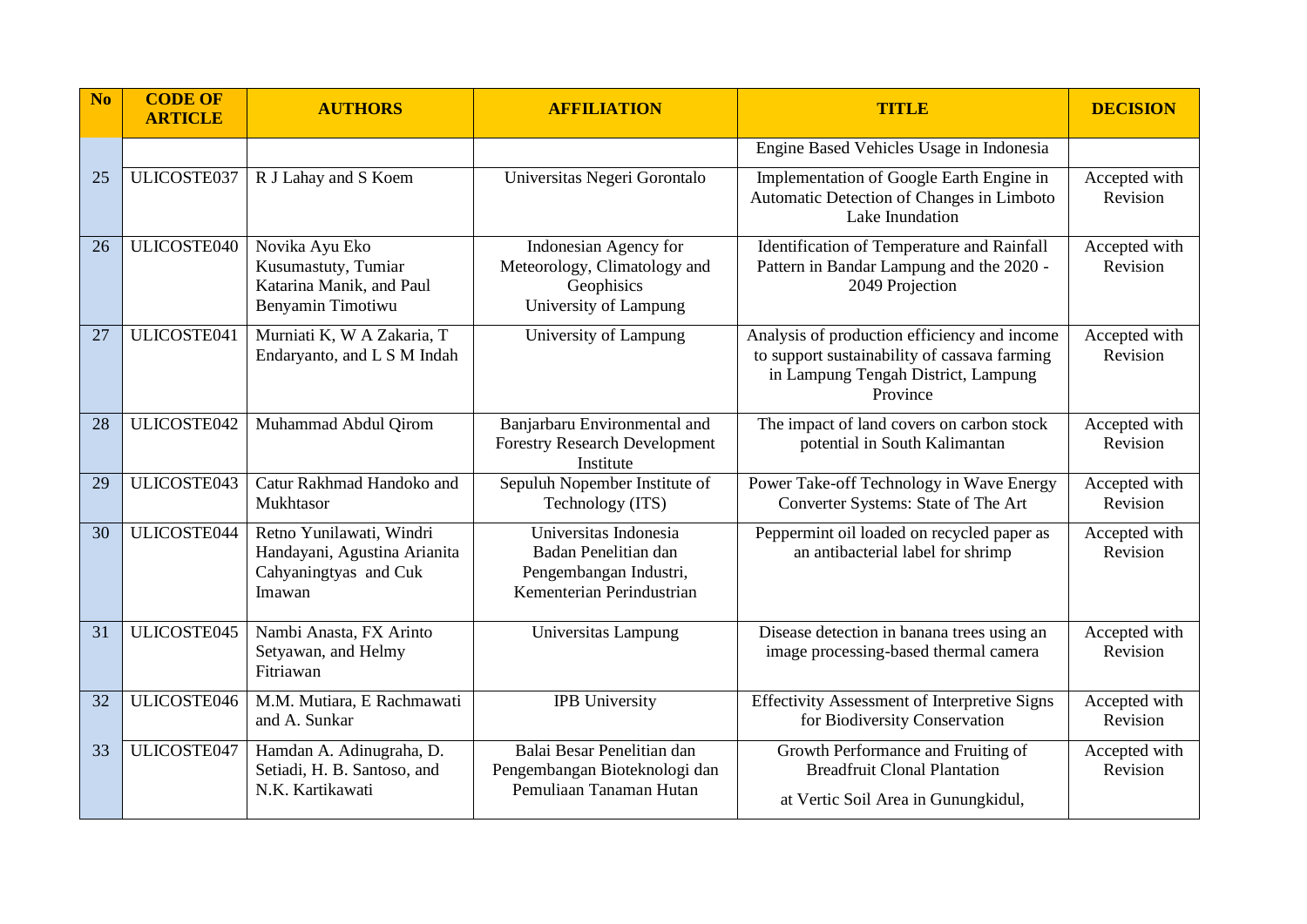| N <sub>o</sub> | <b>CODE OF</b><br><b>ARTICLE</b> | <b>AUTHORS</b>                                                                      | <b>AFFILIATION</b>                                                                                                                                | <b>TITLE</b>                                                                                                                               | <b>DECISION</b>           |
|----------------|----------------------------------|-------------------------------------------------------------------------------------|---------------------------------------------------------------------------------------------------------------------------------------------------|--------------------------------------------------------------------------------------------------------------------------------------------|---------------------------|
|                |                                  |                                                                                     |                                                                                                                                                   | Yogyakarta                                                                                                                                 |                           |
| 34             | ULICOSTE049                      | Iis Dewi Ratih, Sri Mumpuni<br>Retnaningsih, and Vivi<br>Mentari Dewi               | Institut Teknologi Sepuluh<br>Nopember                                                                                                            | Classification of Soil Quality using K Nearest<br>Neighbors                                                                                | Accepted with<br>Revision |
| 35             | ULICOSTE050                      | M M Harfadli and M Ulimaz                                                           | Institut Teknologi Kalimantan                                                                                                                     | Analysis of the Sustainability of Water<br>Supply in Balikpapan City Using Multi-<br><b>Dimensional Scaling</b>                            | Accepted with<br>Revision |
| 36             | ULICOSTE051                      | H H Setiawan, M Nuryana, B<br>Susantyo, A B Purwanto, M B<br>Sulubere and Delfirman | Research end Development Center<br>of Social Welfare, Ministry of<br><b>Social Affairs</b>                                                        | Poverty alleviation for the Beneficiaries of<br>the Program Keluarga Harapan (PKH)<br>through Social Entrepreneurship                      | Accepted with<br>Revision |
| 37             | ULICOSTE052                      | S Apriyani, A Kurnia, M T<br>Sutriadi                                               | <b>Indonesian Agricultural</b><br><b>Environment Research Institute,</b><br>Pati, Indonesia                                                       | Diversity of Insect on Cowpea Cropping in<br>Rainfed Land                                                                                  | Accepted with<br>Revision |
| 38             | ULICOSTE053                      | M Yudinugroho and C A<br>Rokhmana                                                   | Universitas Gadjah Mada                                                                                                                           | Detection of Surface Deformation in Opak<br>Fault Yogyakarta Using Quasi Persistent<br>Scatter Interferometry Synthetic Aperture<br>Radar  | Accepted with<br>Revision |
| 39             | ULICOSTE054                      | Anhar Solichin, Niniek<br>Widyorini, and Arif Rahman                                | Universitas Diponegoro                                                                                                                            | Biological Aspects of Tilapia (Oreochromis<br>niloticus) in The Jatibarang Reservoir,<br>Central Java                                      | Accepted with<br>Revision |
| 40             | ULICOSTE055                      | D.L Zariatin, Ansor S.<br>Siregar, A. Suwandi, and Ralf<br>Föster                   | Universitas Pancasila<br>Beuth University of Applied<br>Sciences, Germany                                                                         | The Effect of Chemical Extraction with Heat<br>on the Bamboo Fibre Strength                                                                | Accepted with<br>Revision |
| 41             | ULICOSTE057                      | Kasam, Fajri Mulya Iresha,<br>Rofiqul Umam, and Ali<br>Rahmat                       | Islamic University of Indonesia<br>University of Lampung<br>Kwansei Gakuin University                                                             | <b>Study of Organic Market Waste Processing</b><br><b>Using Continuous Flow Bin</b><br>Vermicomposting Meet Several Nutrient<br>Parameters | Accepted with<br>Revision |
| 42             | ULICOSTE058                      | Yulius Ferry, Sunjaya Putra,<br>and Suci Wulandari                                  | Indonesian Industry and Freshner<br>Crops Research Institute, and<br><b>Indonesian Center for Estate Crops</b><br><b>Research and Development</b> | The amelioration of tidal Peatland to Improve<br>Liberica Coffee Productivity in Jambi                                                     | Accepted with<br>Revision |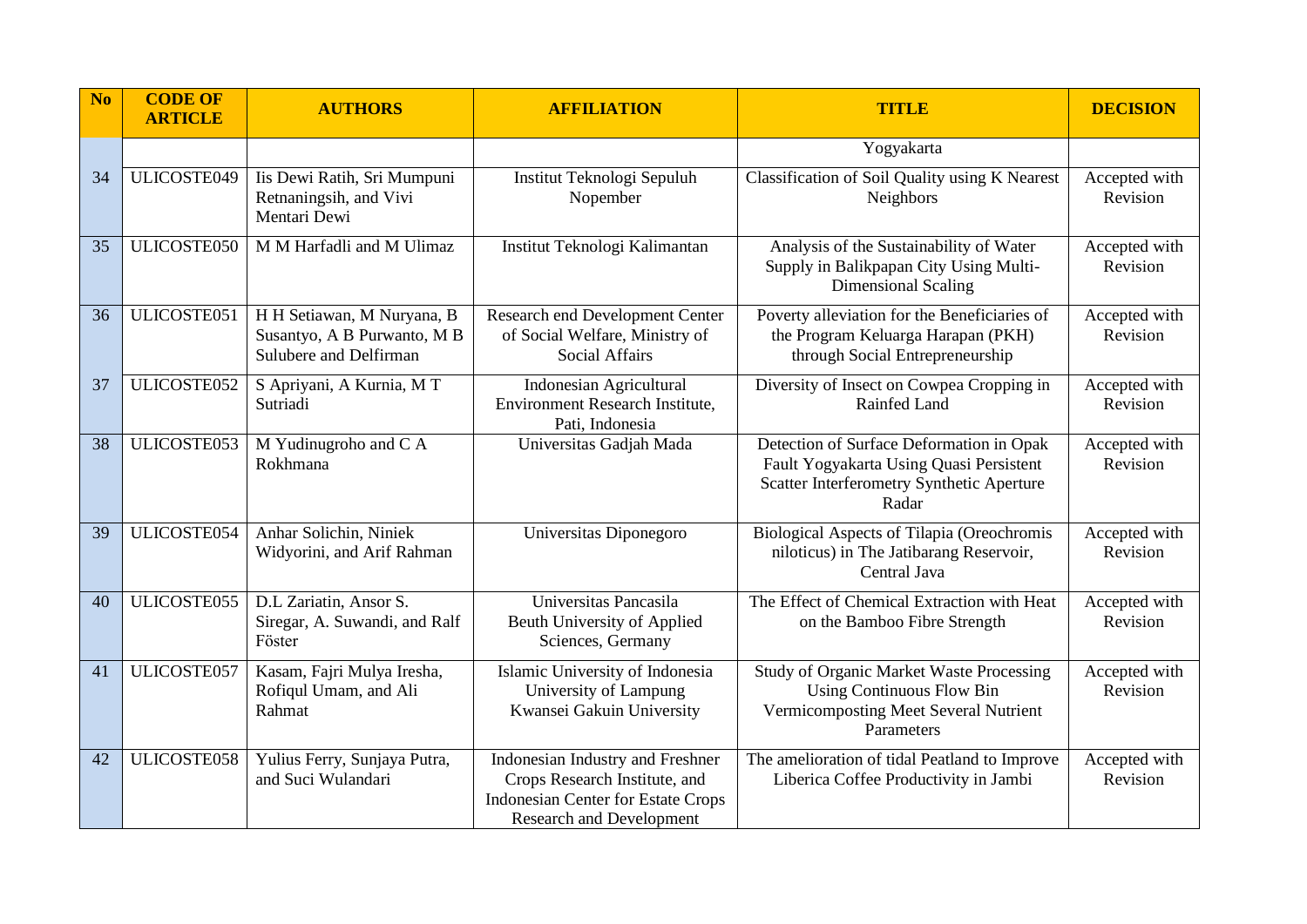| N <sub>o</sub> | <b>CODE OF</b><br><b>ARTICLE</b> | <b>AUTHORS</b>                                                                                       | <b>AFFILIATION</b>                                                                                                        | <b>TITLE</b>                                                                                                                                                                         | <b>DECISION</b>           |
|----------------|----------------------------------|------------------------------------------------------------------------------------------------------|---------------------------------------------------------------------------------------------------------------------------|--------------------------------------------------------------------------------------------------------------------------------------------------------------------------------------|---------------------------|
| 43             | ULICOSTE060                      | Achmad Diansyukma                                                                                    | Universitas Gadjah Mada and PT<br>Pertamina Hulu Mahakam                                                                  | Analysis of Clean Water Supply for Remote<br>Area (Study Case: Sepatin Village, Kutai<br>Kartanegara Regency)                                                                        | Accepted with<br>Revision |
| 44             | ULICOSTE062                      | M Telaumbanua, E A Savitri,<br>T Wahyuningsih, Jumari, S<br>Suharyatun, F K Wisnu, and<br>A Haryanto | University of Lampung<br>Food and Horticultural Crops<br>Protection Laboratory, Agriculture<br>Service, Pringsewu Regency | Plant-Based Pesticide using Citronella<br>(Cymbopogon nardus L.) Extract to Control<br><b>Insect Pests on Rice Plants</b>                                                            | Accepted with<br>Revision |
| 45             | ULICOSTE064                      | Adjat Sudrajat, Yati Setiati<br>Rachmawati, Cut Nafisyah N<br>Q                                      | <b>UIN Sunan Gunung Djati</b>                                                                                             | The effect of the type of planting medium<br>and the dosage of vermicompost fertilizer on<br>the growth and yield of bean (Phaseolus<br>vulgaris L.) kenya varieties                 | Accepted with<br>Revision |
| 46             | ULICOSTE067                      | Adelia Rachmaniar, Hasyimi<br>Pradana, Aditya Prastian<br>Supriyadi, and Aris Mustriadi              | <b>TELKOM University</b><br>Universitas Brawijaya<br><b>LBH PERADI Malang Raya</b>                                        | Carbon Trading System as a Climate<br>Mitigation Scheme:<br>Why Indonesia Should Adopt it                                                                                            | Accepted with<br>Revision |
| 57             | ULICOSTE068                      | SF Rochmah, Rahmat Safe'i,<br>Afif Bintoro, and Hari<br>Kaskoyo                                      | University of Lampung                                                                                                     | The Effect of Forest Health on Social<br>Conditions of the Community                                                                                                                 | Accepted with<br>Revision |
| 48             | ULICOSTE069                      | E Antriyandarti, Agustono, E<br>Rusdiyana, and S W Ani                                               | Universitas Sebelas Maret,                                                                                                | The dynamics of the relationship between<br>household residence and decision making<br>where to purchase rice: a case study in urban<br>and rural Indonesia                          | Accepted with<br>Revision |
| 49             | ULICOSTE071                      | D Vidayanti and T G A Nadia                                                                          | Universitas Mercubuana                                                                                                    | Liquefaction Phenomenon Analysis Due To<br>Palu-Donggala Earthquake, September 2018                                                                                                  | Accepted with<br>Revision |
| 50             | ULICOSTE072                      | Yusrina Amaliah and Mega<br>Ulimaz                                                                   | Urban and Regional Planning,<br>Kalimantan Institute of Technology                                                        | Spatial modeling on the influence of social<br>network and infrastructure accessibility on<br>the number of poverty alleviation program<br>recipients in Budaya Pampang Sub-District | Accepted with<br>Revision |
| 51             | ULICOSTE073                      | Aditya Prastian Supriyadi,<br>Aris Mustriadi, Hasyimi                                                | Universitas Brawijaya<br><b>LBH PERADI Malang Raya</b>                                                                    | Optimization of Novel Renewable Energy as<br><b>Resources for Environmentally Friendly</b>                                                                                           | Accepted with<br>Revision |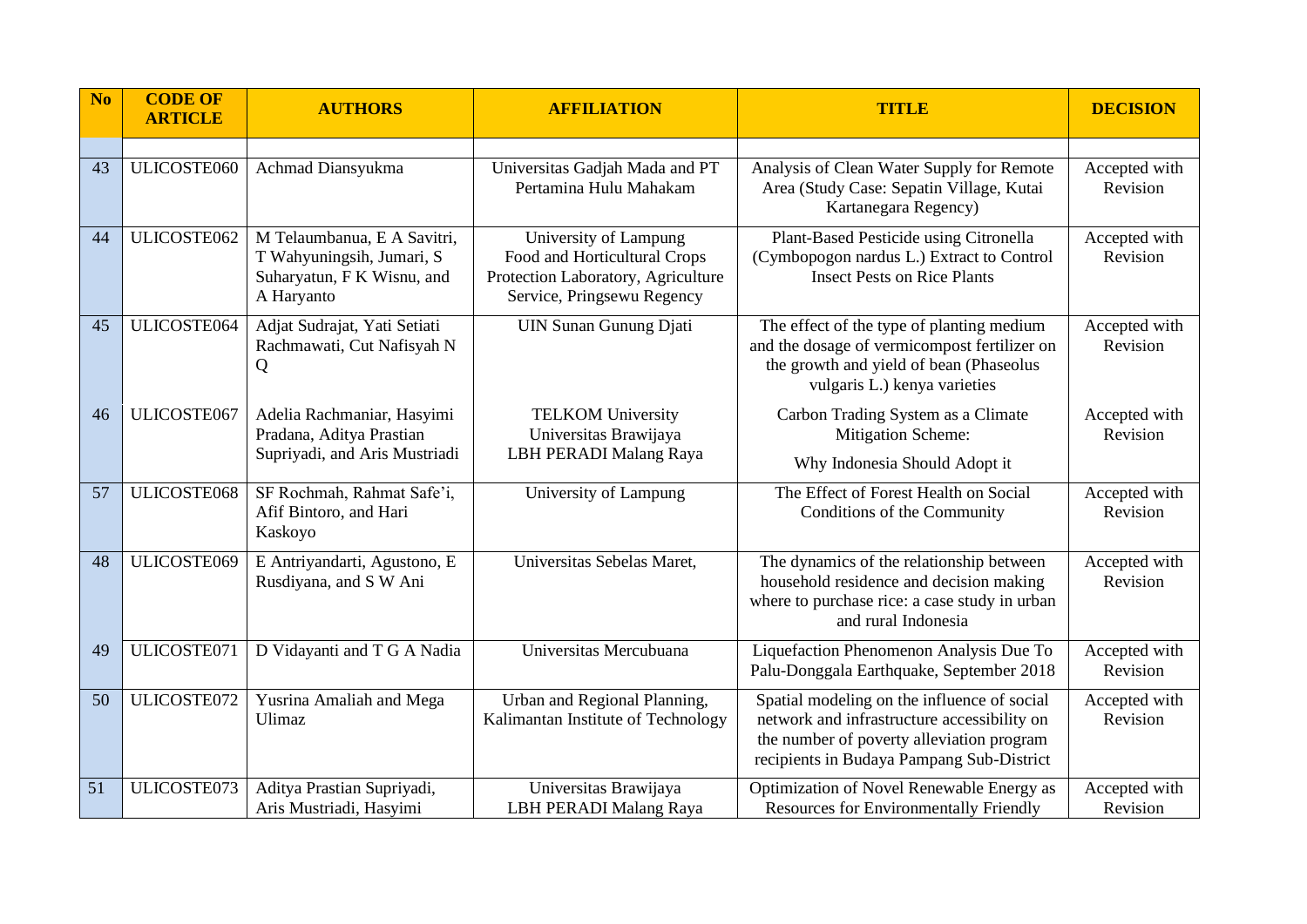| N <sub>o</sub> | <b>CODE OF</b><br><b>ARTICLE</b> | <b>AUTHORS</b>                                                                                                    | <b>AFFILIATION</b>                                                            | <b>TITLE</b>                                                                                                                                                                         | <b>DECISION</b>           |
|----------------|----------------------------------|-------------------------------------------------------------------------------------------------------------------|-------------------------------------------------------------------------------|--------------------------------------------------------------------------------------------------------------------------------------------------------------------------------------|---------------------------|
|                |                                  | Pradana, and Adelia<br>Rachmaniar                                                                                 | LBH PERADI Malang Raya                                                        | National Energy Security: The Existence and<br>the Readiness of the Regulatory Framework                                                                                             |                           |
| 52             | ULICOSTE075                      | Alfi Muntafi I, M. Subandi,<br>and Budy Frasetya TQ.                                                              | <b>UIN Sunan Gunung Djati</b>                                                 | The Effect of Various Nutrient Hydroponic<br>Formulation on Growth and Yield of Three<br>Varieties of Common Bean (Phaseolus<br>vulgaris L.) on Hydroponic Drip Irrigation<br>System | Accepted with<br>Revision |
| 53             | ULICOSTE080                      | L Y Irawan, Sumarmi, S<br>Bachri, D Panoto, Nabila, I H<br>Pradana, A C Darmansyah, R<br>Faizal, and W E Prasetyo | <b>State University of Malang</b>                                             | <b>Combination of Machine Learning Model</b><br>(LR-FR) for Flash Flood Susceptibility<br>Assessment in Dawuan Sub Watershed<br>Kabupaten Mojokerto                                  | Accepted with<br>Revision |
| 54             | ULICOSTE081                      | Sundari, Abdu Mas'ud, Didik<br>Wahyudi, Estri Laras<br>Arumingtyas, Lukman<br>Hakim, Rodiyati Azrianingsih        | Indonesian Agency for Agricultural<br><b>Research and Development</b>         | Genetic Diversity of Local Durian from<br>Tidore Islands Based on Morphological And<br>Molecular Data for a Tropical Fruit<br><b>Conservation Model in North Maluku</b>              | Accepted with<br>Revision |
| 55             | ULICOSTE082                      | V Fitrianti and M I A Ghafari                                                                                     | University of Mataram<br>Hasanuddin University                                | The Study of Reef Fish Community in the<br>Outer Islets of Sekotong Bay, Indonesia                                                                                                   | Accepted with<br>Revision |
| 56             | ULICOSTE083                      | Hendri Irwandi                                                                                                    | Universitas Indonesia                                                         | Lake Toba Water Level Fluctuation,<br>Associated with the 2015/2016 El Niño                                                                                                          | Accepted with<br>Revision |
| 57             | ULICOSTE086                      | Kusumaputri Amala, Soesilo<br>B, and H. Kusnoputranto                                                             | University of Indonesia                                                       | Implementation of Cleaner Production to<br>Improve Wastewater Treatment Performance                                                                                                  | Accepted with<br>Revision |
| 58             | ULICOSTE087                      | Khodijah Ummu Fadhilah<br>Murad, Nismah Nukmal, and<br>Endah Setiayaningrum                                       | University of Lampung                                                         | The Effect of Storage Time of Candidate<br>Raw Insecticide from Gamal Leaves<br>(Gliricidia maculata) on the Toxicity Stability<br>to Control Mealy Bug                              | Accepted with<br>Revision |
| 59             | ULICOSTE088                      | Suwarsono, D Triyono, MR<br>Khomarudin and<br>Rokhmatuloh                                                         | Universitas Indonesia<br><b>Remote Sensing Application Center</b><br>$-LAPAN$ | Detecting the Surface Temperature Anomaly<br>of the Anak Krakatau Volcano using<br>Landsat-8 TIRS during 2018 Eruption                                                               | Accepted with<br>Revision |
| 60             | ULICOSTE089                      | M Mardiharini                                                                                                     | Indonesian Agency for Agricultural<br><b>Research and Development</b>         | CIPP model for performance evaluation of<br>sustainable agricultural-techno park                                                                                                     | Accepted with<br>Revision |